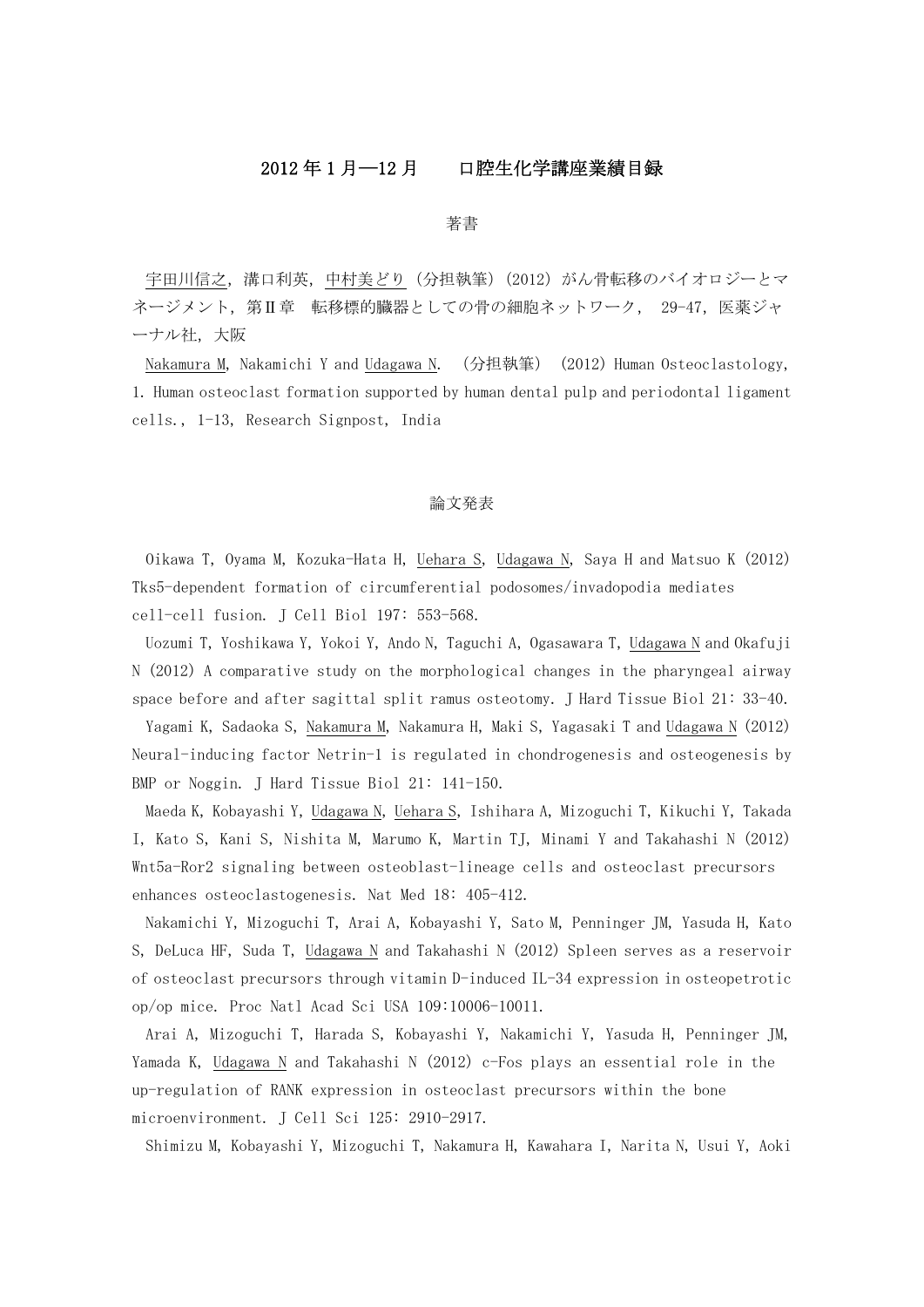K, Hara K, Haniu H, Ogihara N, Ishigaki N, Nakamura K, Kato H, Kawakubo M, Dohi Y, Taruta S, Kim YA, Endo M, Ozawa H, Udagawa N, Takahashi N and Saito N (2012) Carbon Nanotubes induce bone calcification by bidirectional interaction with osteoblasts. Adv Mater 24: 2176-2185.

Harada S, Mizoguchi T, Kobayashi Y, Nakamichi Y, Takeda S, Sakai S, Takahashi F, Saito H, Yasuda H, Udagawa N, Suda T and Takahashi N (2012) Daily administration of eldecalcitol (ED-71), an active vitamin D analog, increases bone mineral density by suppressing RANKL expression in mouse trabecular bone. J Bone Miner Res 27:461-473.

Kinugawa S, Koide M, Kobayashi Y, Mizoguchi T, Ninomiya T, Muto A, Kawahara I, Nakamura M, Yasuda H, Takahashi N and Udagawa N (2012) Tetracyclines convert the osteoclastic-differentiation pathway of progenitor cells to produce dendritic cell-like cells. J Immunol 188:1772-1781.

Yamashita T, Takahashi N and Udagawa N (2012) New roles of osteoblasts involved in osteoclast differentiation. World J Orthop 3:175-181.

Nakamura I, Takahashi N, Jimi E, Udagawa N and Suda T  $(2012)$  Regulation of Osteoclast Function. Mod Rheumatol 22: 167-177.

Hirose J, Hata T, Kawaoka C, Kitahara S, Horii K, Tomida H, Iwamoto H, Ono Y and Fukasawa KM (2012) Flexibility of the coordination geometry around the cupric ions in Cu(II)-rat dipeptidyl peptidase III is important for the expression of enzyme activity. Arch Biochem Biophys 525:71-81

#### その他学術著作物

小林泰浩、前田和洋、上原俊介 (2012) Wnt による破骨細胞の分化制御機構 細胞 44: 274-277.

小林泰浩、上原俊介 (2012) Wnt シグナルによる骨代謝制御 日本抗加齢医学会雑誌 8:719-725.

#### 特別講演

第 89 回日本生理学会シンポジウム「骨形成と骨吸収の先端研究から探る骨修復促進のス トラテジー 2012 年 3 月

骨の再生を目指した破骨細胞・骨芽細胞・歯髄細胞に関する橋渡し研究:宇田川信之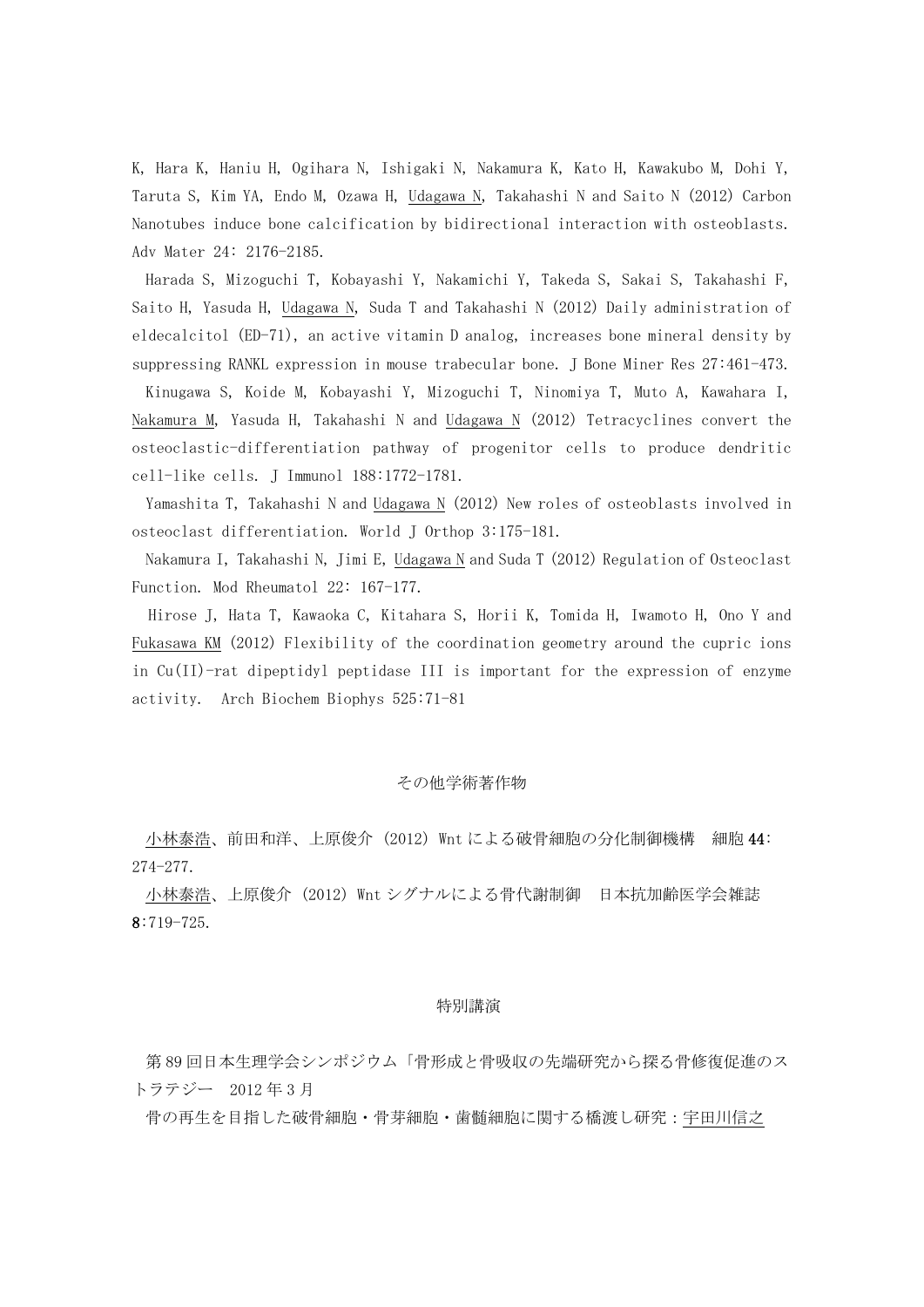諏訪市公民館主催「市民大学講座」2012 年 3 月

「骨」の神秘に迫る~骨研究の最前線~:宇田川信之

第 4 回 Funabashi & Narashino Expert Meeting 2012 年 4 月

骨代謝メカニズムからみた骨粗鬆症:宇田川信之

第 346 回東京歯科大学大学院セミナー 2012 年 5 月

骨再生を目指した破骨細胞・骨芽細胞・歯髄細胞・骨髄細胞を用いた研究:宇田川信之

松本歯科大学校友会長野県支部総会講演会 2012 年 6 月

再生医療の将来への展望:宇田川信之

9th Meeting of Bone Biology Forum 2012 年 8 月

Mechanism of osteoclast formation in bone from their precursors:Nobuyuki Udagawa

第 40 回日本臨床免疫学会総会ワークショップ「骨免疫と疾患」 2012 年 9 月

骨免疫と歯周病:宇田川信之

松本歯科大学校友会山梨県支部学術講演会 2012 年 10 月 ビスフォスフォネート製剤の最新情報:宇田川信之

松本歯科大学校友会愛知県支部学術講演会 2012 年 11 月

骨は生きている一再生医療への展望ー:宇田川信之

## 学会発表

松本ボーンフォーラム (第11回) 2012年5月26日

OPG遺伝子欠損マウスの歯槽骨吸収に対する抗RANKL中和抗体の効果:小出雅則,小林泰浩, 二宮禎,中村美どり,保田尚孝,高橋直之,宇田川信之

第22回 金属の関与する生体関連反応シンポジウム 2012 年 5 月

Flexibility of the coordination geometry around the cupric ions in Cu(II)-rat dipeptidyl peptidase III is important for the expression of enzyme activity: Hirose J, Hata T, Kawaoka C, Ikeura T, Kitahara S, Tomida , Iwamoto H, Ono H and Fukasawa KM(講演要旨集 p75)

4th International Conference on Osteoimmunology(第 4 回国際骨免疫学会議)2012 年 6 月 17-22 日

Spleen serves as a reservoir of osteoclast precursors through IL-34 expression in op/op mice: Nakamichi Y, Mizoguchi T, Arai A, Kobayashi Y, Penninger JM, Yasuda H, Kato S, DeLuca HF, Suda T, Udagawa N, Takahashi N (プログラム抄録集:p30)

松本歯科大学学会例会(第74回)2012年7月

ダイナミン阻害剤は破骨細胞のアクチンリング形成を抑制する:上原俊介,中山貴裕,溝 口利英,山下照仁,小林泰浩,小澤英浩,宇田川信之,高橋直之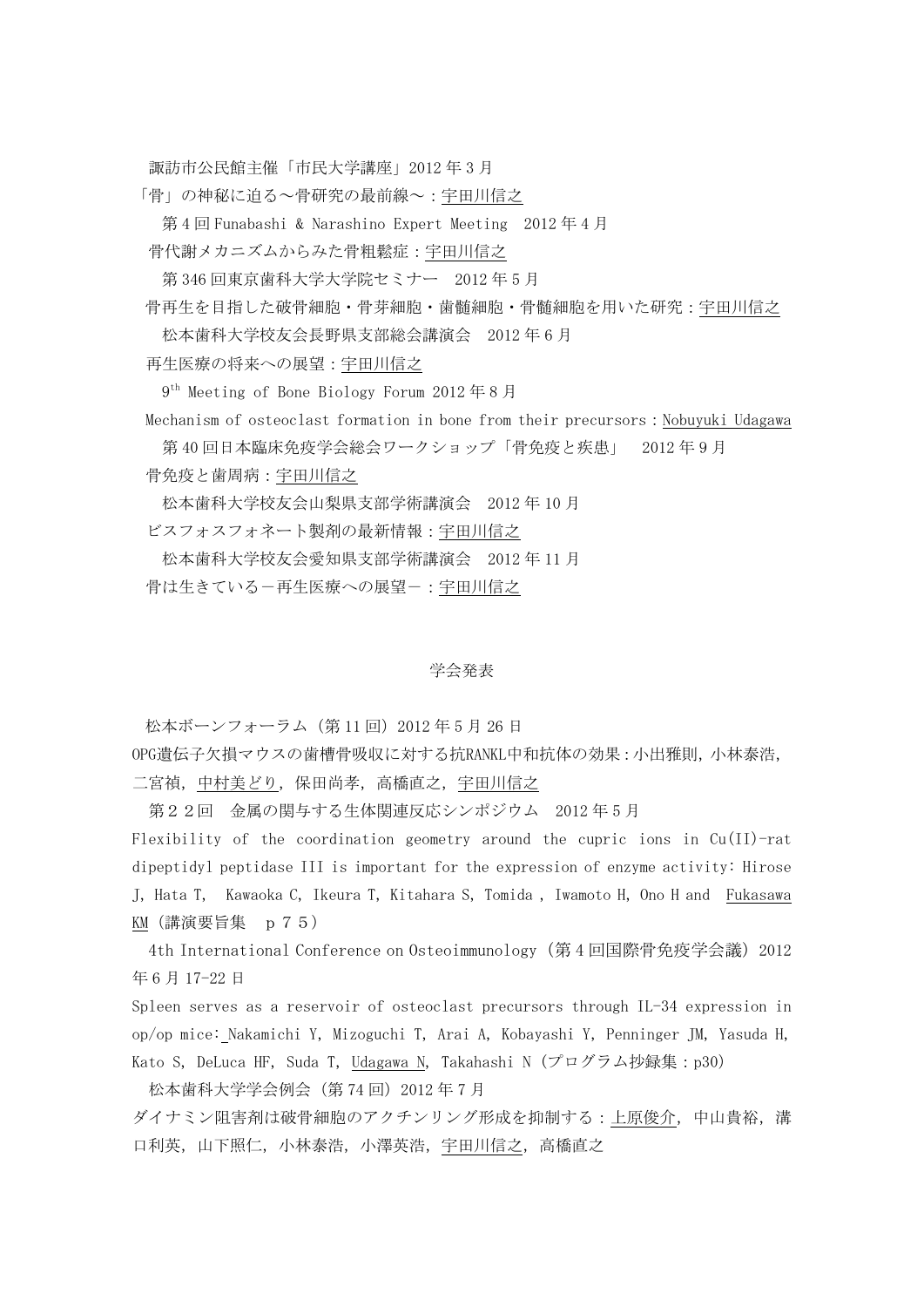日本骨代謝学会学術集会(第30回)2012年7月19-21日

Wnt5a-Ror2 シグナルは関節炎に伴う骨破壊を増悪する:小林泰浩,前田和洋,上原俊介, 高田伊知郎,加藤茂明,丸毛啓史,宇田川信之,高橋直之(プログラム抄録集:p187)

日本骨代謝学会学術集会(第30回)2012年7月19-21日 ダイナミン阻害剤ダイナソアはアクチンリング形成を阻害する:上原俊介,中山貴裕,溝 口利英,山下照仁,小林泰浩,小澤英浩,宇田川信之,高橋直之(プログラム抄録集:p201) 日本骨代謝学会学術集会(第30回)2012年7月19-21日

M-CSF 欠損 op/op マウスにおいて、脾臓は破骨細胞前駆細胞の貯蔵庫として機能する:破骨 細胞形成における IL-34 の新しい役割:中道裕子,溝口利英,荒井敦,小林泰浩,保田尚 孝,加藤茂明,須田立雄,宇田川信之,高橋直之(プログラム抄録集:p230)

日本骨代謝学会学術集会(第30回)2012年7月19-21日

抗 RANKL 抗体による OPG 遺伝子欠損マウスの歯槽骨吸収の抑制効果:小出雅則,二宮禎, 小林泰浩,中村美どり,保田尚孝,高橋直之,宇田川信之(プログラム抄録集:p259)

日本骨代謝学会学術集会(第30回)2012年7月19-21日

マウス共存培養系における各種 TLR リガンド誘導性破骨細胞形成に対する抗菌ペプチド CRAMP の作用:堀部寛治,中道裕子,高橋直之,宇田川信之(プログラム抄録集:p276)

 $1<sup>st</sup> Asia-pacific bone and mineral research meeting,  $22<sup>nd</sup> Annual scientific meeting$$ Austrian & New Zealand bone & mineral Society 2012 年 9 月 2 日―5 日

Wnt5a-Ror2 signals boosts bone destruction in arthritis: Kobayashi Y, Maeda K, Udagawa N, Uehara S, Takada I, Kato S, Marumo K, Nishita M, Martin TJ, Minami Y, Takahashi N (プログラム抄録集:p65)

 $1<sup>st</sup> Asia-pacific bone and mineral research meeting,  $22<sup>nd</sup> Annual scientific meeting$$ Austrian & New Zealand bone & mineral Society 2012 年 9 月 2 日―5 日

Inhibitor of dynamin rapidly disrupts actin rings of osteoclasts: Uehara S, Nakayama T, Mizoguchi T, Yamashita T, Kobayashi Y, Udagawa N, Takahashi N (プログラム抄録 集:p96)

歯科基礎医学会学術大会・総会 (第 54 回) 2012 年 9 月 14-16 日

マウス共存培養系における各種 TLR リガンド誘導性破骨細胞形成を抗菌ペプチド CRAMP は 抑制する:堀部寛治,中道裕子,中村美どり,高橋直之,宇田川信之(プログラム抄録集: p36)

34th American Society for Bone and Mineral Research(ASBMR)Annual Meeting 2012 年10月12-15日

c-Fos Plays an Essential Role in Up-regulation of RANK Expression in Osteoclast Precursors: Arai A, Mizoguchi T, Harada S, Kobayashi Y, Nakamichi Y, Yasuda H, Penninger JM, Yamada K, Udagawa N, Takahashi N.

(Abstract web PDF:pS179)